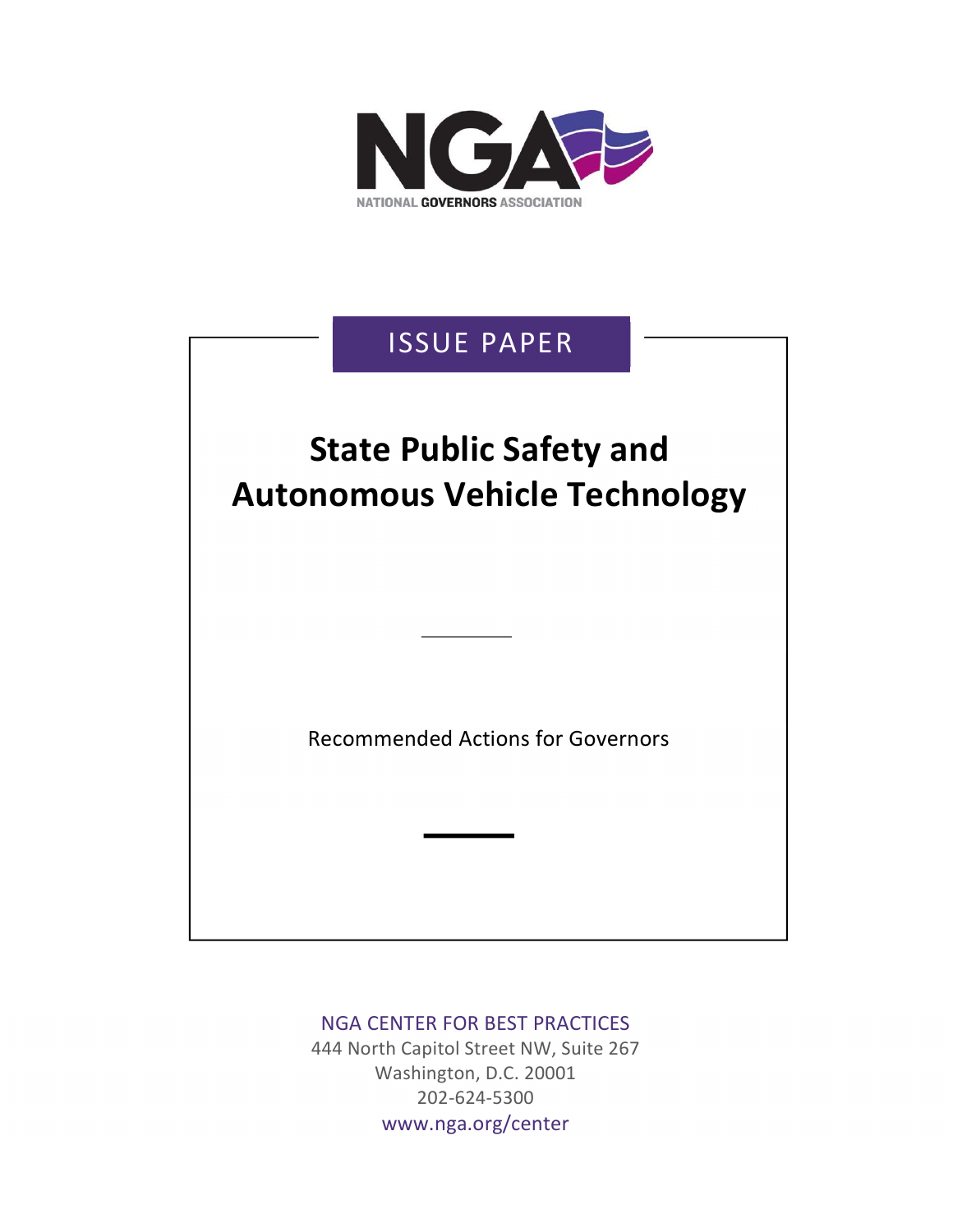# Executive Summary

NGA CENTER FOR BEST PRACTICES

Autonomous vehicles have the potential to revolutionize how we move people and goods. As states navigate implementing this new technology, they face a number of potential public safety opportunities and challenges.

Successful deployment of this technology begins with leadership willing to support its development, and governors are well positioned to lead the way. The challenges and recommendations presented here provide guidance to states on how best to start down this road.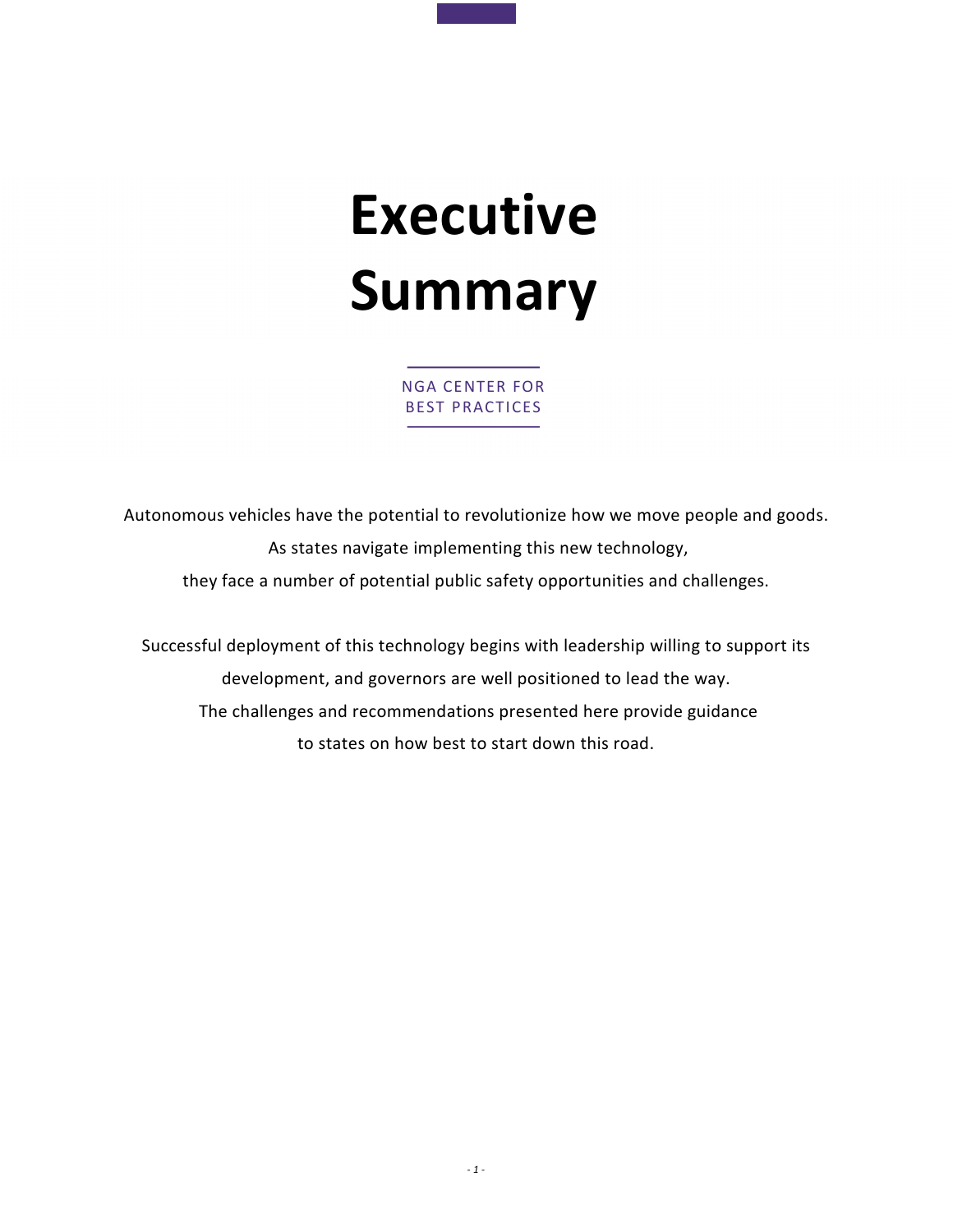### **INTRODUCTION**

The expected availability of highly autonomous vehicles (AVs) in the near-term marks a new era in transportation. While research is still emerging, this developing technology—if deployed optimally—holds the promise of greater safety of riders, pedestrians, bicyclists and other road users, as nearly 94 percent of all driving-related fatalities are related to human error.<sup>i</sup>

If deployed with coordinated planning by state and local government, AV technology also offers: improved mobility for seniors, persons with disabilities and the economically underserved; the potential for lower emissions from the transportation sector due to lower congestion and the expected pairing with electric drive trains and increased utilization of ridesharing; and greater worker productivity, and shorter commute times due to less congestion.<sup>ii</sup> Alongside the potential benefits are concerns about the safety of drivers, pedestrians and other road users during the transition period that will see autonomous and nonautonomous vehicles sharing the road. Other concerns include data sharing, worker dislocation, land-use changes that may offset emissions benefits, potential cyber vulnerabilities and lower state revenues.<sup>iii</sup>

For the testing and deployment of AVs to be successful, with benefits optimized and concerns addressed, governors and other state and local leaders need to be engaged alongside federal and private sector partners. A challenge will be creating the right regulatory and policy environment to encourage innovation while ensuring public safety; a critical element will be collecting and sharing data.<sup>iv</sup> This paper identifies some of the challenges related to the testing and initial deployment phases of AVs and highlights the governors' role in bringing this new technology safely to the public. $v$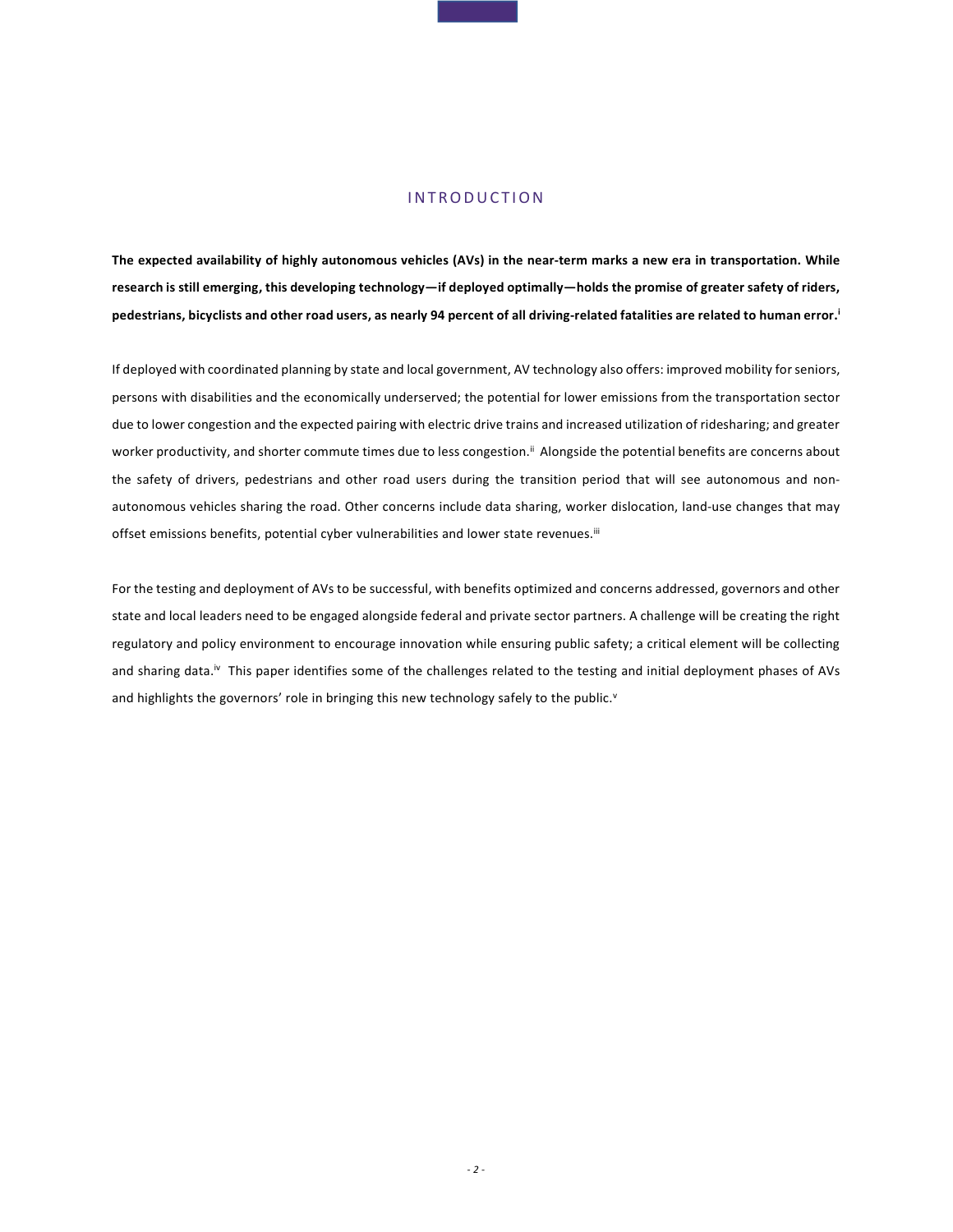## Potential Benefits to Deployment of AV

The deployment of AVs has the potential to provide a range of safety, economic and mobility benefits If paired with effective policies to overcome the challenges that may arise. al to provide a range of safety, economic and<br>enges that may arise.

Ensuring public safety for all road users. Just as AVs pose a challenge to public safety and transportation officials responsible for ensuring that all roadway users are safe, AVs also hold the potential to make those roadways markedly safer by addressing the 94% percent of crashes caused by human error.<sup>vi</sup> At the same time, it is important the public understand that traffic fatalities will continue to occur in a future with AVs, just at a much lower level.

Improving mobility. AVs are predicted to greatly improve mobility for individuals unable to drive, including the elderly and individuals with disabilities. The most recent Census Bureau data shows that there are 7.3 million Americans over age 16, or 2.3% of the country's population, with a visual disability.<sup>vii</sup> AVs would allow individuals with visual disabilities to do something they may never have had the opportunity to do before, but most Americans take for granted: ride alone in a personal vehicle to a destination of their choosing.

Reducing congestion. With effective policies in place to incentivize ridesharing and reduce single occupancy trips, congestion could be reduced through the introduction of AVs that are able to travel closer together, and in narrower lanes, maintaining safe speeds to avoid accidents that are frequently a cause of congestion on roadways. This could have the additional benefit of reducing the need to expand highway infrastructure and allow states to spend resources on the maintenance of existing assets.

Increased productivity. With the ability to read emails, watch the news or entertainment programs, or eat breakfast on the way to work, productivity may increase. For some, the interior layout of AVs could allow for business meetings to occur on the road, and technology could encourage video-teleconferences from the vehicle, potentially making the AV an office on wheels.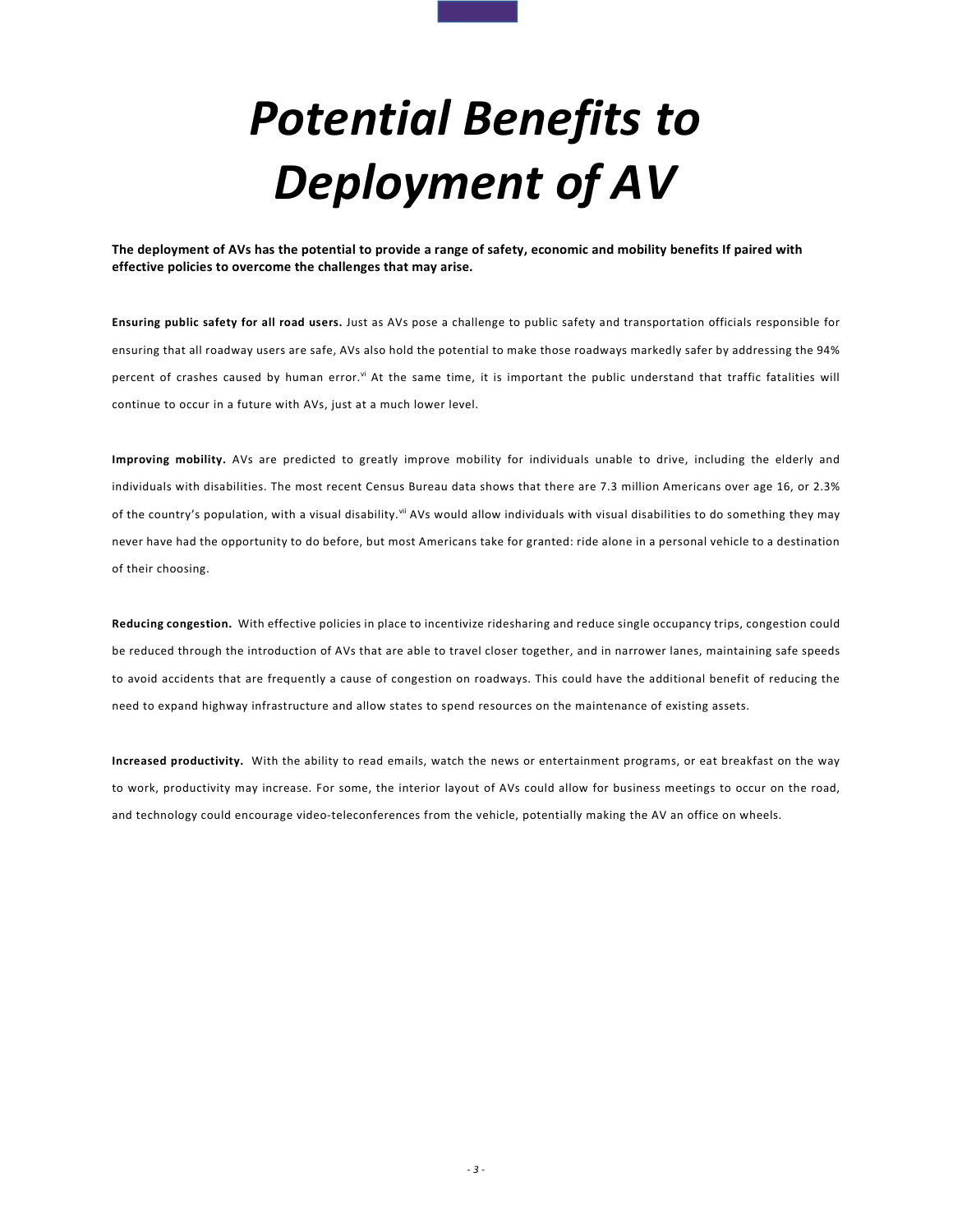## Potential Challenges to Deployment of AV Technology

As governors facilitate deployment of AV technology in their states, they will need to navigate the following potential challenges.

Ensuring public safety for all road users. State public safety and transportation officials are responsible for ensuring that all roadway users—drivers, passengers, bicyclists, motorcyclists, commercial drivers, and pedestrians—are provided a safe experience on public roadways. Officials must consider how to integrate new automated and driverless-technology with existing modes of transportation so as not to compromise road safety. Some test programs have reported challenges with traditional road users reacting and sharing the road with AVs, yielding in low-speed crashes.<sup>viii</sup>

Regulating a new technology. Laws, regulations, and policies are intended to maintain order and protect the public interest. At the same time, in an environment where technology is rapidly evolving, such rulemaking runs the risk of stifling innovation before it fully matures. A number of states and territories have already adopted some form of AV framework that seeks to strike an appropriate balance between safety and flexibility, including Alabama, Arizona, Arkansas, California, Colorado, Connecticut, Delaware, Florida, Georgia, Hawaii, Illinois, Louisiana, Massachusetts, Michigan, Minnesota, Nebraska, New York, Nevada, North Carolina, North Dakota, Ohio, Pennsylvania, South Carolina, Tennessee, Texas, Utah, Vermont, Virginia, Washington, Wisconsin, and the District of Columbia. Their efforts include passing laws or executive orders providing for further study of AVs, naming a regulatory authority, providing definitions in law for technology and industry terms, providing baseline standards for testing and gathering information for assessing safety and authorizing the use of AVs on state and local roads.

Changes to land-use planning. AVs could have a variety of impacts on the land-use patterns at a state and local level. One example is around parking, where AVs could reduce the space needed in parking facilities because distances between vehicles can be reduced and vehicles can be shared between users. This may free up land currently reserved for parking infrastructure to be used for other purposes such as open space, commercial operations or new housing. AVs could also lead to residential movement away from areas close to job centers and transit to other locations.

Reductions in state transportation revenue. AVs will likely impact a number of the current revenue sources for state transportation funding including those coming from speeding violations, red-light cameras, licenses and other fees that will decline as travel shifts to autonomous shared fleets of vehicles. Additionally, with the potential of AVs also being electric vehicles, as many predict, states can expect a decline in gas tax revenues. States will need to consider how to reorient their revenue streams to maintain transportation system support. On the other side of the equation, state resources for traffic enforcement, and the administrative and judicial responsibilities around such enforcement could be freed up for other uses.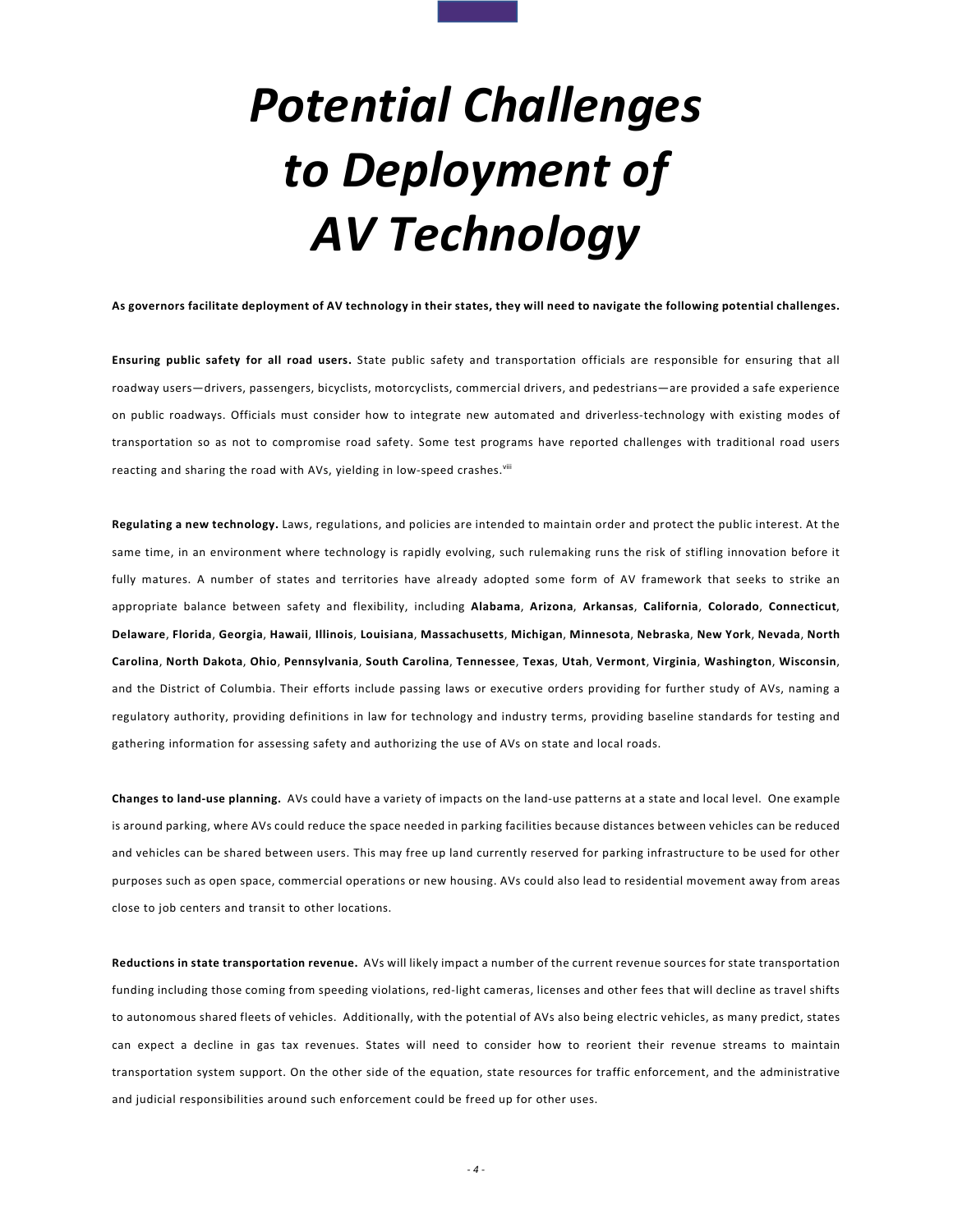Changes to infrastructure needs. AVs will call for adjustments to the way infrastructure is planned, including the potential for additional electric vehicle charging infrastructure, if, as many stakeholders have asserted, manufacturers pair AV technology with electric vehicle technology. Those developments could also impact the electric grid infrastructure and call for adjustments that account for higher electrical loads. Also to support the ease of successful testing and deployment and improve safety for autonomous and non-autonomous vehicles alike, states will also need to ensure that roads are maintained and repaired quickly, incorporate communications technology into existing and future infrastructure to allow for the full deployment of connected vehicles and vehicle-to-infrastructure technology, and to the extent possible identify opportunities to leverage uniform design standards with respect to traffic control devices.<sup>ix</sup>

Cybersecurity vulnerabilities. Vehicles programmed and operated by computer technology may be vulnerable to hackers seeking to compromise safety features or seize remote control of driving functions.<sup>x</sup> Ensuring the reliability and security of AV technology will be critical to public acceptance of this mode of transportation and its wider adoption. Similarly, as states consider the deployment of new intelligent transportation systems, there is also a need for states to ensure these systems are protected with the appropriate level of consideration.

Liability concerns. In testing and initial deployment of AVs, the balance of liability must be clearly articulated. State insurance commissioners must continue to consider how to apply insurance coverage requirements to AVs and ensure that the responsible persons or entities may be held accountable for any damage or injury in incidents involving AVs.

Training for law enforcement. Many law enforcement officers may require additional training, resources, and tools to understand how to interact with AVs. As AV testing and technology becomes more common, it is important to ensure coordination among law enforcement throughout the state.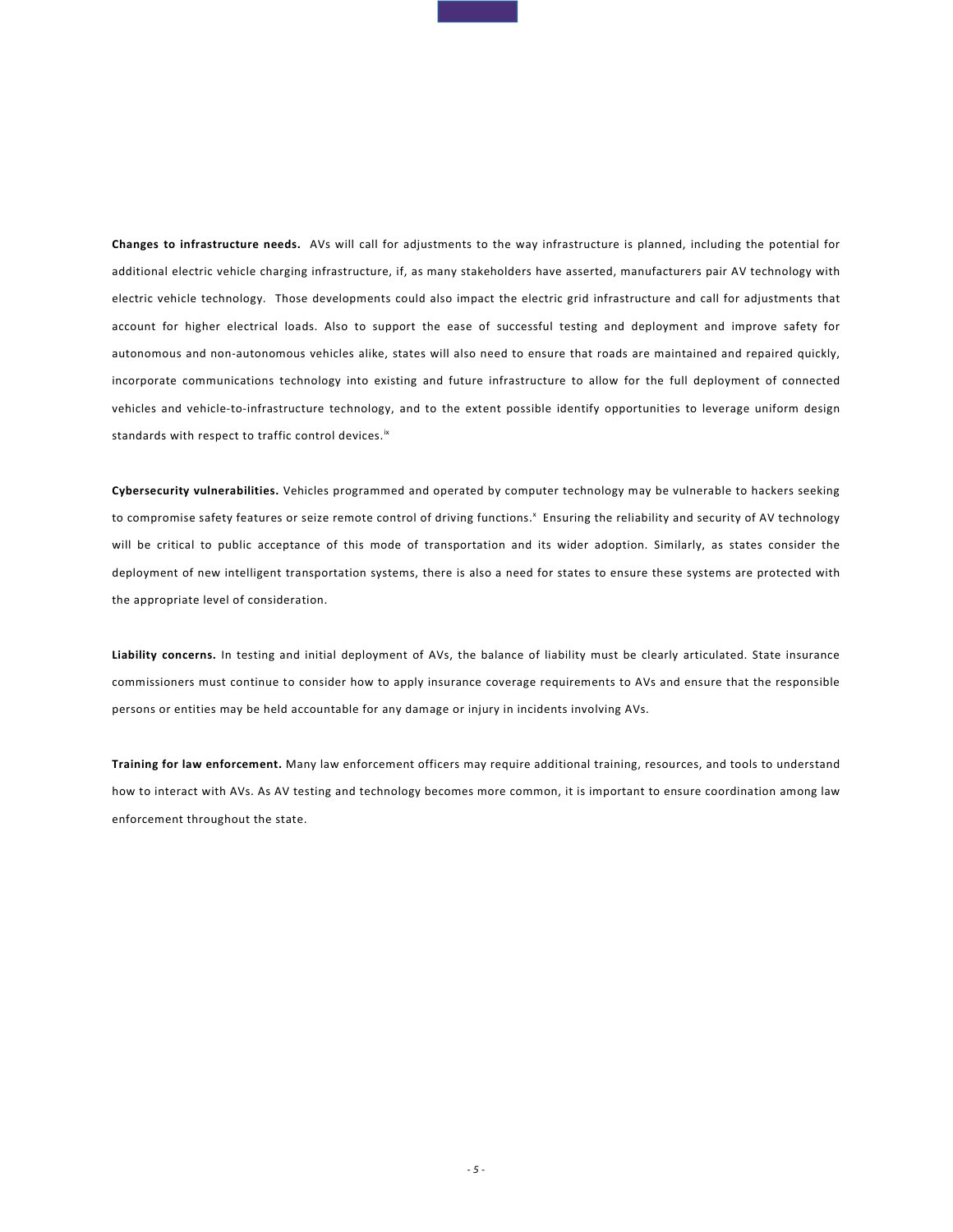## Recommended Actions for Governors

The actions below can help governors manage challenges and position their states as leaders in AV testing and adoption.

Designate a lead agency. Governors should identify a lead agency to oversee the testing and deployment of AVs. This agency should work closely with other affected state entities in the adoption of regulations that set forth requirements deemed necessary for the testing and deployment of AVs on public roadways. State entities may include departments of transportation, motor vehicles, public safety, insurance, energy and economic development.

Establish an interagency workgroup. An interagency workgroup can create a framework that will keep pace with technology, and balance the desire for innovation with the need for safety and appropriate oversight. The workgroup should also be responsible for developing any regulatory or legislative recommendations relating to AVs. To ensure cross-agency coordination and collaboration, possible state representatives include the departments of public safety, transportation, insurance, energy, economic development, motor vehicles, the state law enforcement agency, the governor's office, and the state highway safety office. The workgroup should actively engage and consult federal and local partners, the public and private sectors, as well as other stakeholders.

For example, the Pennsylvania Autonomous Vehicle Policy Task Force, led by its Department of Transportation, includes state representatives from its law enforcement, insurance, transportation, community and economic development agencies. The Task Force also includes university partners, local and federal government representatives, as well as stakeholders representing the trucking, insurance, automobile, ride-hailing and other industries. The Task Force meets to develop testing policy recommendations, reach consensus, and hear alternate views and opinions on various issues.<sup>xi</sup> Ohio and Colorado are other examples of a states that have brought together agencies and stakeholders to develop a framework for testing and deployment of AVs and connected vehicles.

Collaborate with local and federal agencies and policymakers. City and local officials are navigating many of the same challenges as state officials, and they should be included in gubernatorial-led efforts. In addition, federal partners have provided policy guidance and resources helpful to states. The National Highway Traffic Safety Administration (NHTSA) has previously released guidelines on AVs, including on cybersecurity. These guidelines and other statements by NHTSA can serve as a useful resource for states looking to create regulatory and policy frameworks. States should work with NHTSA and other federal partners when creating state regulatory policies.<sup>xii</sup>

Facilitate an environment that allows for autonomous vehicle testing and deployment. Governors are at the forefront of encouraging, fostering and spurring economic advancements in their respective states. For example, Arizona, California, Colorado, Georgia, Ohio, Michigan, Nevada, North Carolina, Tennessee, Texas and Washington, have executive orders or legislation allowing the operation of AVs. State agencies can help foster an environment where AVs are responsibly deployed in a manner that can strengthen economic development and position their states as centers for transportation innovation and investment.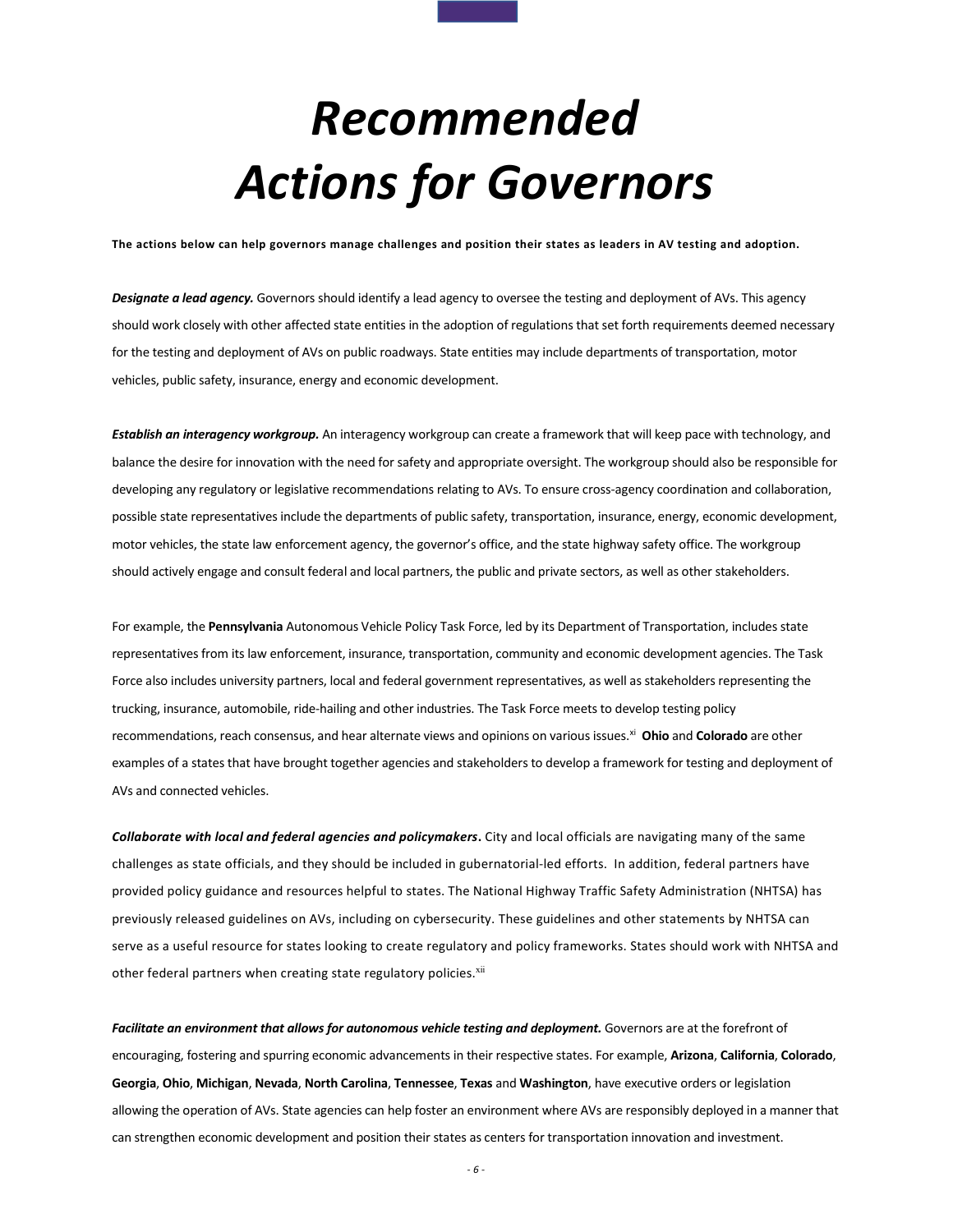Several states have already begun working with developers to test and deploy AVs on public roads.<sup>xiii</sup> For example, Colorado officials coordinated with an AV company to test a self-driving tractor-trailer that transported cargo over 120 miles on its state highway.<sup>xiv</sup> In Pittsburgh, Pennsylvania, a fleet of self-driving ride-share vehicles was introduced onto local roads.<sup>xv</sup> Likewise in Ohio, a self-driving semi-tractor-trailer made a test run on the Ohio Turnpike.<sup>xvi</sup> In Virginia, officials engaged in public-private partnerships to streamline the use of its roads and facilities for AV testing.<sup>xvii</sup>

Retain oversight and maintain regulatory authority over testing. The lead agency should take the necessary steps to implement administrative policies that preserve state authority over testing and operations. Impacted agencies should review state statutes and administration policies to identify any legal or safety issues that need to be addressed prior to the testing and operation of AVs. States are encouraged to require AV entities to report information about AV crashes and malfunctions in order to evaluate safety policies. However, regulations should also be flexible enough to keep pace with changing technology, not restrictive enough to create barriers to the private sector, ensure that such regulations are neutral as applied across the many different companies operating in this sector, and allow for transparency to the public.

Coordinate with law enforcement. Ensuring public safety requires extensive law enforcement coordination during testing and deployment. Law enforcement should engage with the lead agency on any safety issues and standards that may need to be considered for testing and deployment. Given that a mix of autonomous and non-autonomous vehicles will be operating on public roadways for an extended period of time, law enforcement and other state entities need also to consider and prepare for this transitionary period. State public safety officials should also be able to specifically identify effective safety analyses and risk mitigation measures.

Establish a robust training program for law enforcement. Law enforcement should understand how AVs may affect their duties and should have sufficient resources to carry out their jobs. The lead state law enforcement agency should develop a comprehensive operations plan with input from the interagency workgroup, local law enforcement, and other stakeholders. For example, operations plans should address practical issues such as ticketing and responding to crashes, so that efforts are coordinated and seamless. Officers should feel confident with enforcement protocols pertaining to private and commercial AV testing and should have the appropriate guidance if something goes wrong. Additionally, as testing continues to evolve and move towards deployment, states should be flexible with law enforcement training standards and ensure officers are equipped for the mixed fleet of vehicles on roadways.

Explore public-private partnerships between AV operators and regulators. Companies operating AVs and states should identify opportunities for collaborative partnerships to ensure the safety of the public, compliance with state law and regulation, and the success of testing and deployment. For example, the state lead agency could collaborate with the private sector on issues related to data collection and analysis. Entities engaging in testing or deployment are encouraged to establish a documented process for testing—validating and collecting necessary data related to the occurrence of malfunctions, degradations, or failures to help better understand the factors that may have contributed to a crash.xviii Learning from crash data is a central component to the safety potential of AVs.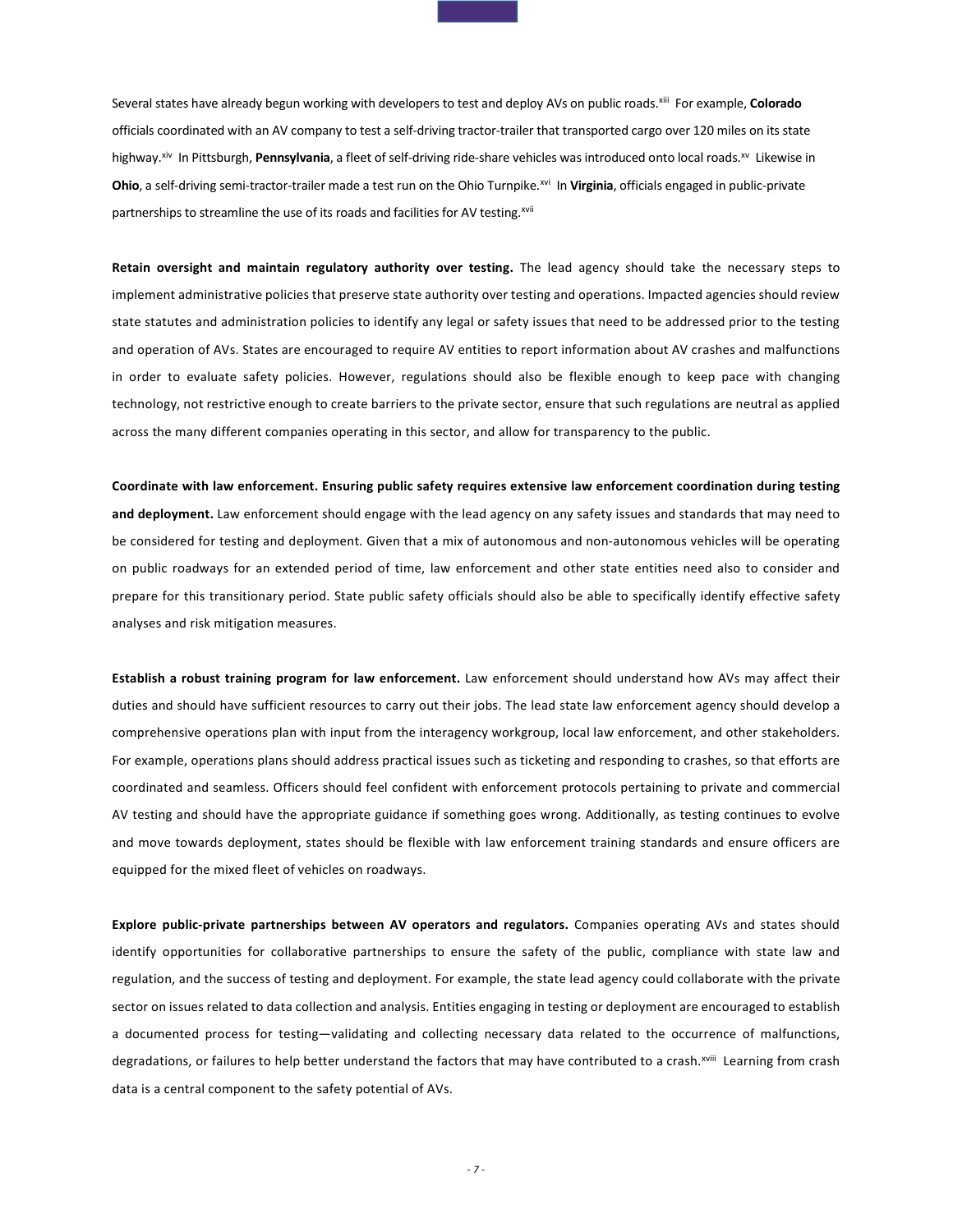## AUTHORS

### Kalyn Hill

Policy Analyst Homeland Security and Public Safety Division NGA Center for Best Practices phone number

### Lauren Dedon

Policy Analyst Homeland Security and Public Safety Division NGA Center for Best Practices phone number

#### Sue Gander

Division Director Environment, Energy and Transportation Division NGA Center for Best Practices phone number

#### Garrett Eucalitto

Program Director Environment, Energy and Transportation Division NGA Center for Best Practices phone number

### Recommended citation format:

Hill, K., Dedon, L., Gander, S., Eucalitto, G., State Public Safety and Autonomous Vehicle Technology. Washington, D.C.: National Governors Association, 2018.



## NGA CENTER FOR BEST PRACTICES

444 North Capitol Street NW, Suite 267 Washington, D.C. 20001 202-624-5300

www.nga.org/center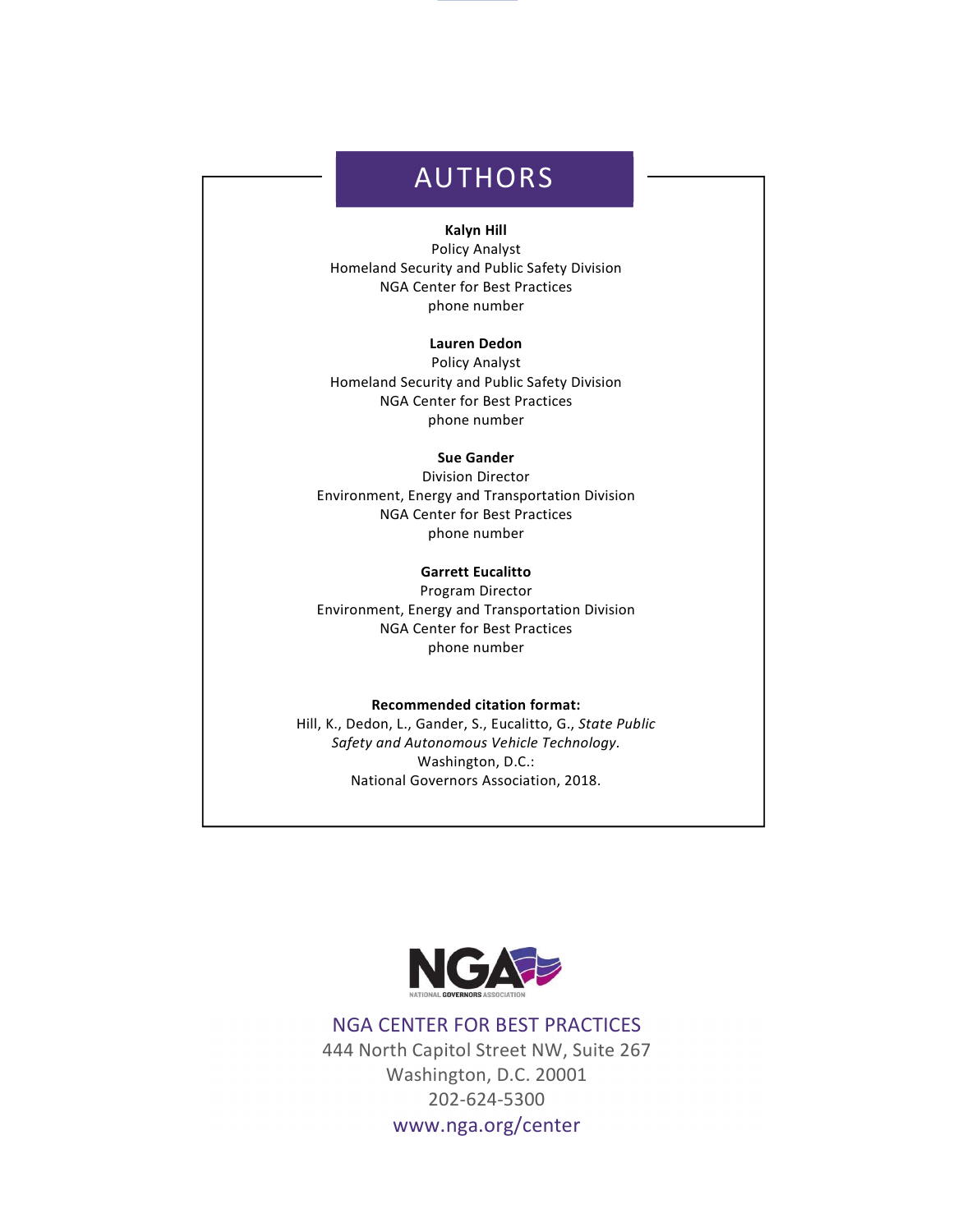vii National Federation of the Blind, Statistical Facts about Blindness in the United States, (December 2017) https://nfb.org/blindness-statistics

viii Autonomous Cars Are Getting into Accidents Because They Drive Too Well, The Drive, Oct. 10, 2017,

http://www.thedrive.com/sheetmetal/15023/autonomous-cars-are-getting-into-accidents-because-they-drive-too-well.

ix Advances in vehicle-to-vehicle and vehicle-to-infrastructure communications technologies present significant opportunities to further enhance the safety, efficiency and mobility benefits of connected automation, and will play an important role in ensuring a modern, twenty-first century transportation system. With connected vehicle technology also providing benefits for non-autonomous vehicles, states should identify approaches to support and integrate these types of communications technology solutions as it considers any future transportation planning and infrastructure investment.

<sup>x</sup> An example of cyber vulnerabilities in vehicle computer technology can be seen here:

https://www.wired.com/2015/07/hackers-remotely-kill-jeep-highway/.

j

xi Pennsylvania Department of Transportation, Autonomous Vehicle Police Task Force,

http://www.penndot.gov/ProjectAndPrograms/ResearchandTesting/Pages/Autonomous-Vehicle-Task-Force.aspx.

xii NHTSA's federal guidance Automated Driving Systems (ADS): A Vision for Safety 2.0 references a number safety elements for states to consider in regards to AVs, including: human machine interface, vehicle cybersecurity, post-crash behavior procedures, data recording, and consumer education and training. See Department of Transportation, Automated Driving Systems: A vision for Safety 2.0, https://www.nhtsa.gov/sites/nhtsa.dot.gov/files/documents/13069aads2.0\_090617\_v9a\_tag.pdf.

xiii In addition to these, other examples of autonomous vehicle testing in the states include, but are not limited to, California, Maryland, Texas, Nevada, Iowa, Wisconsin, Florida, North Carolina, Michigan, Washington. (See California Department of Motor Vehicles, https://www.dmv.ca.gov/portal/dmv/detail/vr/autonomous/bkgd; Mitchell Schmidt, Iowa Driving the way for autonomous vehicles, The Gazette, Apr. 14, 2017, http://www.thegazette.com/subject/news/education/highereducation/iowa-driving-the-way-for-autonomous-vehicles-20170414; Maryland Department of Transportation,

i In 2016, there were a total of 37,461 traffic related fatalities. That number was 5.6 percent higher than in 2015. This follows the record number of traffic fatalities in 2015, which marked the highest number of traffic fatalities since 2008. U.S. Department of Transportation, National Highway Traffic Safety Administration, 2016 Fatal Motor Vehicle Crashes: Overview, https://crashstats.nhtsa.dot.gov/Api/Public/Publication/812456; The Centers for Disease Control and Injury Prevention has indicated that motor vehicle fatalities rank as the leading cause of death, 10 Leading Causes of Injury Deaths by Age Group Highlighting Unintentional Injury Deaths, United States –2015, National Center for Injury Prevention and Control, CDC, available at:

https://www.cdc.gov/injury/wisqars/pdf/leading\_causes\_of\_injury\_deaths\_highlighting\_unintentional\_injury\_2015-a.pdf. <sup>ii</sup> Timothy Blute, Preparing for the Inevitable: The Future of Autonomous Vehicles (January 12, 2018),

https://medium.com/nga-future/preparing-for-the-inevitable-the-future-of-autonomous-vehicles-e8e7af23b3e6; Governors Highway Safety Association, Autonomous Vehicles Meet Human Drivers: Traffic Safety Issues for States, at 18,

http://www.ghsa.org/sites/default/files/2017-01/AV%202017%20-%20FINAL.pdf; A number of industries have noted that AVs have the potential to increase work productivity by enabling workers to take on more duties and lower driver-related stress. For example, for the U.S. Postal Service, in the short-term AVs could assist their carriers by reducing the load they have to carry, the distance they have to walk, and the time they have to spend parking and driving, thus being able to complete routes faster, Office of the Inspector General, United States Postal Service, Autonomous Vehicles for the Postal Service: RARC Report, October 2, 2017. https://www.uspsoig.gov/sites/default/files/document-library-files/2017/RARC-WP-18-001.pdf.

iii Anita Balakrishnan, Self-driving cars could cost America's professional drivers up to 25,000 jobs a month, Goldman Sachs says, CNBC Tech (May 22, 2017). http://www.cnbc.com/2017/05/22/goldman-sachs-analysis-of-autonomous-vehicle-jobloss.html.

iv While still under investigation, a recent crash in Arizona may offer additional lessons learned.

<sup>v</sup> The NGA Center would like to thank the Governors Highway Safety Association, National Conference of State Legislatures, Intelligent Car Coalition, Insurance Institute for Highway Safety, Highway Loss Data Institute for providing feedback. vi National Highway Traffic Safety Administration, "USDOT Releases 2016 Fatal Traffic Crash Data" Press Release, October 6, 2017, https://www.nhtsa.gov/press-releases/usdot-releases-2016-fatal-traffic-crash-data